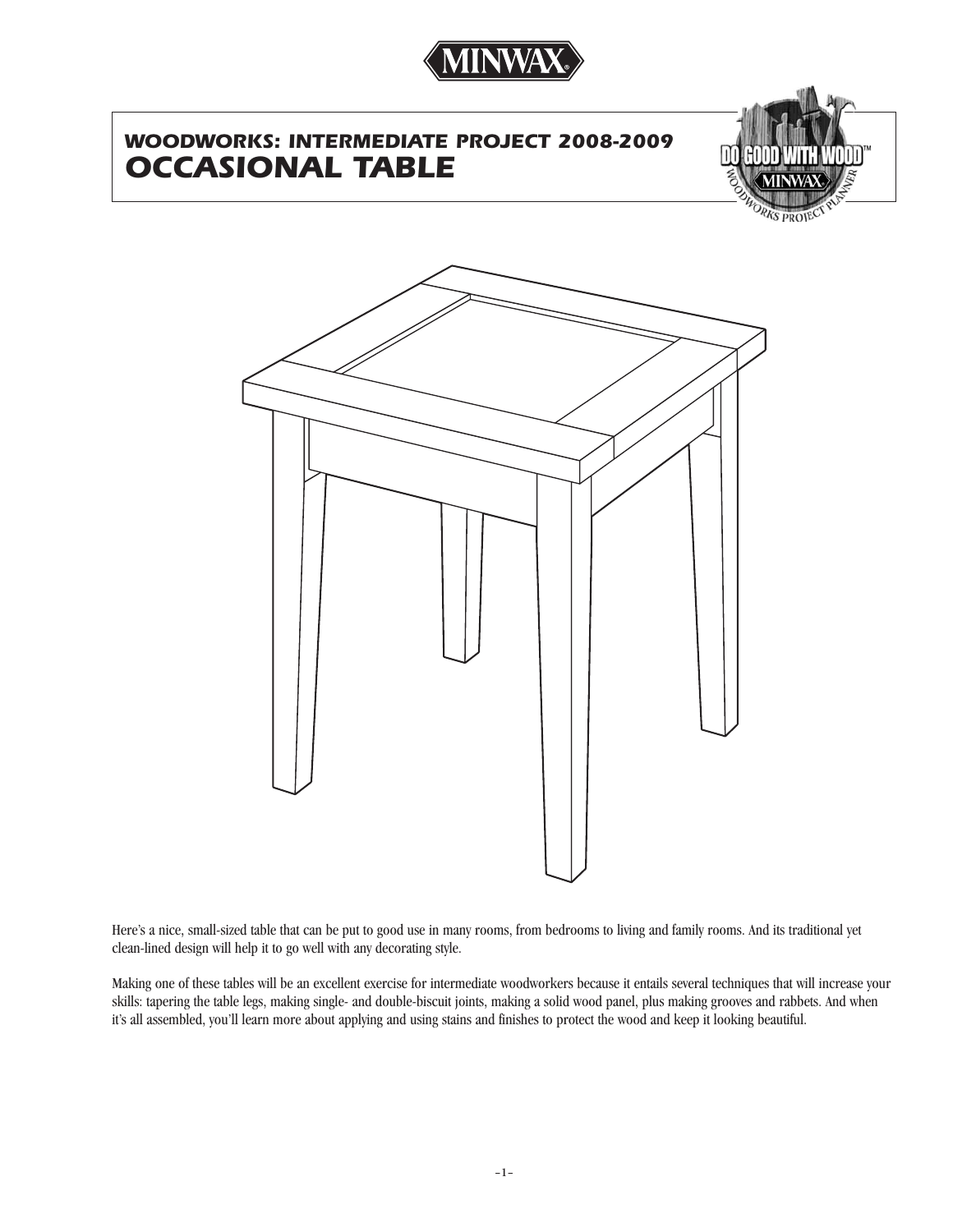## *TOOLS REQUIRED*

### **Hand Tools**

Bar and C-clamps Wood or rubber mallet

### **Power Tools**

Table saw Band saw Jointer Biscuit joiner Random-orbit sander

### **Miscellaneous**

- Pencil
- Tape measure
- Safety glasses
- Carpenter's glue
- 120-, 150- and 220-grit sandpaper
- Clean, lint-free cloths
- Respirator
- Gloves for finishing
- Mineral spirits (for oil-based stains and finishes)
- Water-filled metal container with tight-fitting lid (for oil-based stains and finishes)
- Minwax® Wood Finish™ Stain Brush or other good quality, natural-bristle brush (for oil-based stains and finishes)

### *SHOPPING LIST*

**Wood Recommendation:** Maple and walnut (panel) **Alternate Wood:** Oak and mahogany (panel) 4 lin. ft. 8/4x4 10 lin. ft. 5/4x4 3 lin. ft. 1x4 4 lin. ft. 1x4 walnut or mahogany #20 biscuits, 30 pcs.

## *CUTTING LIST*

| Overall dimensions: 18" x 18" x 19" |                    |                                        |
|-------------------------------------|--------------------|----------------------------------------|
| <b>Item</b>                         | <b>Description</b> | Size & Quantity                        |
| A                                   | Leg                | $1-3/4$ " x $1-3/4$ " x $19$ ", 4 pcs. |
| B                                   | Apron              | $1"$ x $3"$ x $12-3/4"$ , 4 pcs.       |
| C                                   | Long frame         | $1"$ x $3"$ x $18"$ , 2 pcs.           |
| D                                   | Short frame        | $1"$ x $3"$ x $12"$ , 2 pcs.           |
| E                                   | Panel              | $5/8$ " x 12-1/2" x 12-1/2", 1 pc.     |
| F                                   | Gluing blocks      | $3/4$ " x $3/4$ " x $3$ ", 8 pcs.      |

## *WOOD FINISHING PRODUCTS*

### **Recommended Finish**

- Prep: Minwax® Pre-Stain Wood Conditioner
- Stain: Minwax® Gel Stain Cherrywood

Minwax® Gel Stain Brazilian Rosewood (center tile)

Finish: Minwax® Fast-Drying Polyurethane

### **Alternate Finish**

- Prep: Minwax® Pre-Stain Wood Conditioner
- Stain: Minwax® Polyshades® Mission Oak
	- Minwax® Polyshades® Pecan (center tile)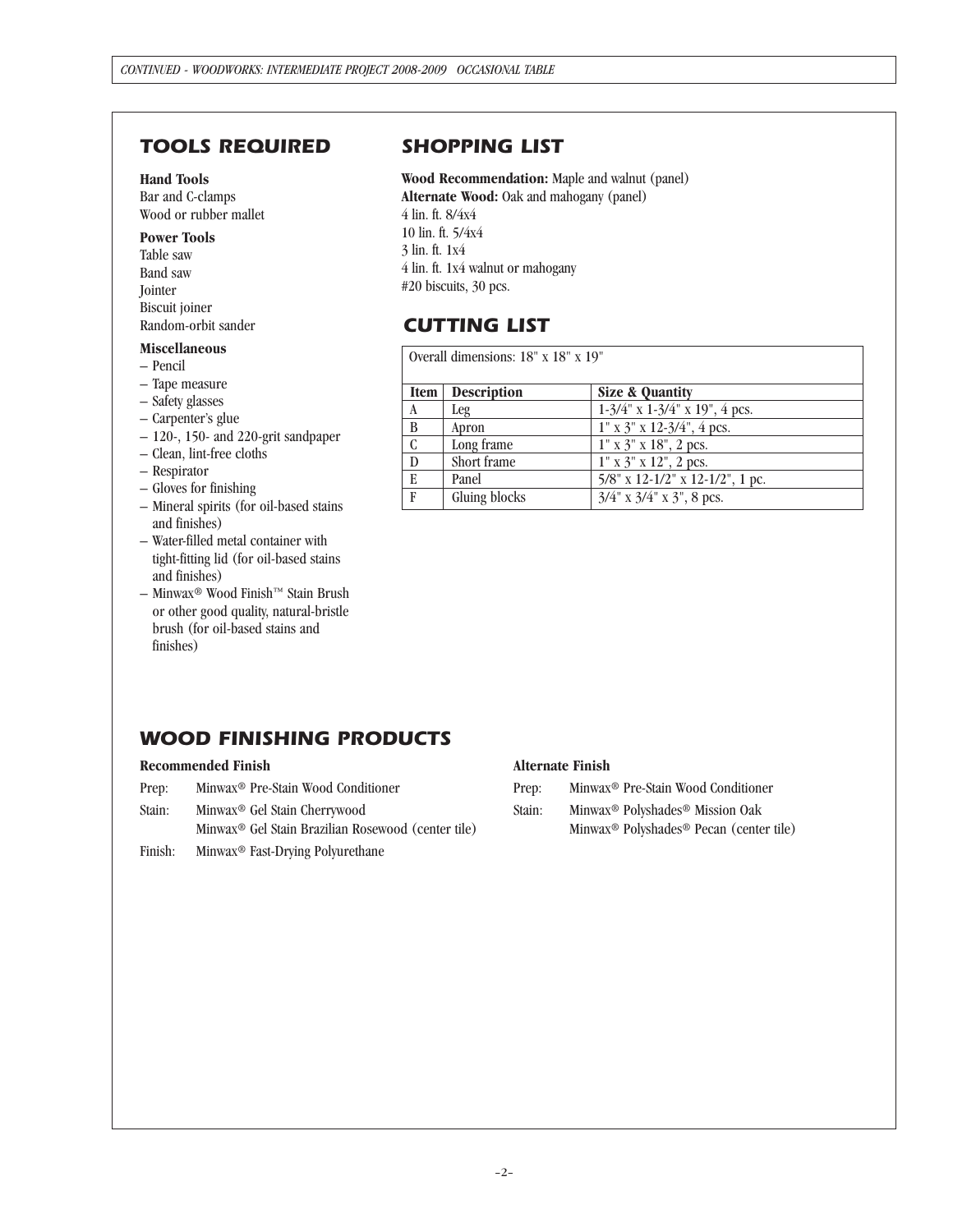### *BEFORE YOU BEGIN*

Good craftsmanship begins and ends with good work habits, so make the following steps part of your routine workshop practice. If you have any doubts or questions about how to proceed with a project, always discuss them with your shop instructor.

- Carefully and fully review plans and instructions before putting a tool to the project lumber.
- Work sensibly and safely. Wear safety goggles when doing work that creates flying chips and sawdust; wear the appropriate respirator whenever making sawdust or working with thinners or other solvents.
- At the end of every work session, clean up your shop area and put away all portable tools.

### *CUTTING AND ASSEMBLY PROCEDURE*

**1.** Saw the 8/4 material for the legs (A) 1/8" oversize. Then joint, plane and cut them to the final size.

**2.** Mark an X at the top of two adjacent sides on each leg. The tapers are subtle and it's possible to confuse them with the untapered outer sides. Also, where the tapered sides join the aprons, they must be untapered (see Fig. 1), so the taper cuts must stop 3-1/2" from the top of each leg.

**3.** Mark lines for the tapers on each leg and saw the taper on the band saw. Stay about 1/16" away from your pencil line (see Fig. 2). Always use a pushstick when cutting narrow boards. After the first taper is cut, reattach the resulting scrap with masking tape and cut the second taper. Remove band saw marks with a pass or two over the jointer.

**4.** To cut the double biscuit slots in the legs, use spacers as shown in Figure 3. This setup works with any biscuit joiner and the only measuring you need to do is to locate the centerline of the slots, measuring down 1-1/2" from the top of the legs. Cut the first slot using the 1/4" spacer. Then put the 3/8" spacer on top of it and cut the second slot. Each leg will thus have two pairs of slots. Make sure to cut the slots with the adjacent tapered side of the leg side down on the worktable. Use a clamp to hold the leg while you work.

**5.** Cut the aprons (B) to length from the 5/4 stock. To cut the double biscuit slots in the ends of the aprons, clamp the apron face-side down. Cut the first slot without the 1/4" spacer; then put the 3/8" spacer in place to cut the second slot (Fig. 4). This is a foolproof system for making the slots in the legs and aprons exactly the same distance apart.

**6.** Glue the legs and aprons together one side at a time. Wipe away excess glue before it dries. After the glue has dried, complete the table base by gluing and clamping the remaining two apron pieces (Fig. 5).

**7.** Cut the long (C) and short (D) frame pieces to the required length and width. Cut double biscuit slots into the ends of the short frame pieces and into the edges of the long frame pieces. Use the same technique described in step 5.

**8.** Cut 1/4"-wide x 3/8"-deep grooves into the inside edges of all the frame pieces, 1/4" down from the top face of the frame to create the recess for the panel (see Fig. 1). The groove in the long frame pieces must be stopped so it doesn't show through the end grain.

**9.** Cut the panel material to the required lengths (E). Joint the edges to make them perfectly straight and square. Cut two biscuit slots into each edge (except the outside edges of the pieces that will be used for the outside edges of the panel). Glue and insert the biscuits, glue the edges and clamp all the pieces together. Wipe away excess glue before it dries.

**10.** When the panel glue has dried, cut the panel to the final dimensions on the table saw. Then equip the saw with a dado blade and set it to cut a 1/2" -deep x 1/2" -wide rabbet along the edges of the panel (see Fig. 1). Test the fit of the resulting lip in the grooves of the frame pieces. It should be snug but not too tight.

**11.** Before assembling the frame and panel pieces, finish-sand the exposed inside edges of the frame and the top face of the panel. It's easier to do this now than after the tabletop is assembled. You must also stain and finish the center panel before it is enclosed by the frame pieces.

**12.** Glue and insert the biscuits and the ends of the frame pieces. Assemble the frame pieces around the panel and clamp the corners tightly together. Wipe away excess glue before it dries. After the glue is dry, finish-sand the frame so that all the joints are perfectly smooth.

**13.** Cut the gluing blocks (F) to size and glue them to the inside faces of the apron, two per side (see Fig. 1).

**14.** When the glue has dried, apply glue to the top edge of the apron, and the tops of the gluing blocks and legs. Position the tabletop so that it overhangs the table base equally on all sides, and use deep C-clamps to secure the assembly. Wipe away excess glue before it dries.

## *STAINING AND FINISHING*

*Woodworker's Tip: Though you may be tempted to cut short your sanding, preparation and application time, don't do it. These tasks are very important steps in obtaining a high-quality finish. Remember, it is the finish, just as much as the fit and smoothness of the parts that will have great bearing on how people judge your craftsmanship. To ensure an excellent result, follow the steps listed in this section and also the instructions the finish manufacturer puts on its products.*

### **FINISHING TIPS**

- Test the stains and finishes you are planning to use on scraps of wood. On the back of the scrap, mark the stain/finish combination and the type of wood. Allow all samples to dry thoroughly before making your final finish selection. Save your samples for quick reference on future projects.
- All stains and finishes must be allowed to dry thoroughly between coats. Remember that drying times can vary due to humidity and other climatic conditions.
- If you have some leftover stain or finish, wipe the can rim so that stain or finish in the rim won't dry out and prevent the lid from forming a tight seal.
- Brushes used for oil-based finishes must be cleaned with mineral spirits.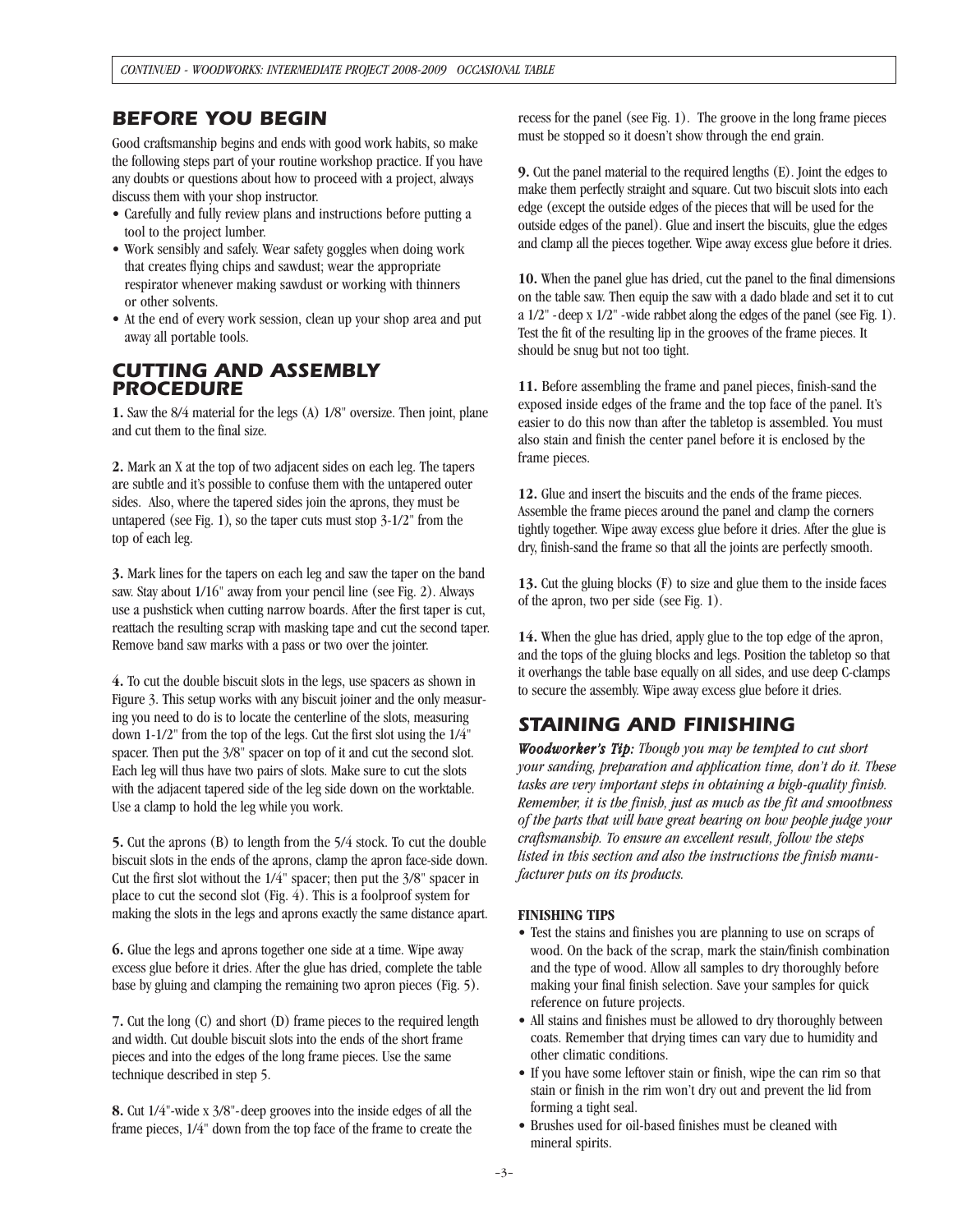**15.** Finish-sand any remaining rough spots with 220-grit paper. Dust off the piece and wipe it carefully with a clean, lint-free cloth lightly dampened with mineral spirits.

#### **Recommended Finish**

**16.** Apply Minwax® Gel Stain Cherrywood to the table frame and Minwax® Gel Stain Brazilian Rosewood to the center panel using a clean, lint-free cloth or natural-bristle brush. Follow the directions on the can. Allow the Gel Stain to set for about 3 minutes, then wipe off any excess with a clean, lint-free cloth. To achieve a deeper color, you may apply a second coat after 8 to 10 hours, repeating the application directions for the first coat. Allow the stain to dry for 24 hours before applying the finish.

*Woodworker's Tip: When wiping off stain, make certain that your last wipe with the cloth goes with the grain of the wood. This way, any stain you might miss during wipe-off will be visually minimized by the wood grain.*

**17.** Apply Minwax® Fast-Drying Polyurethane following the directions on the can. Use a good quality, natural-bristle brush. Allow the first coat to dry overnight.

**18.** The next day, sand all surfaces lightly with 220-grit or finer sandpaper using with-the-grain strokes. Dust off and wipe all surfaces with a cloth lightly dampened with mineral spirits. Apply a second coat of polyurethane and set the piece aside to cure overnight.

**19.** The following day, sand all surfaces lightly with 220-grit paper. Dust off and wipe the piece with a cloth lightly dampened with mineral spirits and apply the third and final coat of polyurethane.

#### **Alternate Finish**

**20.** Apply Minwax® Polyshades® Mission Oak to the table frame and Minwax® Polyhades® Pecan to the center panel following the directions on the can. Use a good quality, natural-bristle brush suitable for use with polyurethane. Stir the can contents thoroughly before starting and periodically repeat stirring during your work session. Allow the first coat to dry overnight.

**21.** The next day, sand all surfaces lightly with 220-grit sandpaper or very fine (000) steel wool using with-the-grain strokes. Dust off and wipe all surfaces with a cloth dampened with mineral spirits. Apply a second coat of Polyshades® and set the rack aside to cure overnight. To achieve a deeper color, you may apply a third coat after 4 to 6 hours, repeating the application directions. Allow the table to cure for several days before using it.

*Woodworker's Tip: If you achieve the desired color on the first or second coats of Polyshades®, apply a clear coat of Minwax® Fast-Drying Polyurethane or Minwax® Wipe-On Poly for added protection.*

### **PRODUCT SAFETY**

For your safety and the safety of those you work with, always read the safety warnings, which manufacturers print on their labels, and follow them to the letter.

**WARNING!** Removal of old paint by sanding, scraping or other means may generate dust or fumes that contain lead. Exposure to lead dust or fumes may cause brain damage or other adverse health effects, especially in children or pregnant women. Controlling exposure to lead or other hazardous substances requires the use of proper protective equipment, such as properly fitted respirator (NIOSH approved) and proper containment and cleanup. For more information, call the National Lead Information Center at 1-800-424-LEAD (in U.S.) or contact your local health authority.

**DANGER:** Rags, steel wool, other waste soaked with oil-based stains and clear finishes, and sanding residue may spontaneously catch fire if improperly discarded. Immediately place rags, steel wool, other waste soaked with this product, and sanding residue in a sealed, water-filled metal container. Dispose of in accordance with local fire regulations.

### **When using oil-based wood finishing products: CAUTIONS: CONTAINS ALIPHATIC HYDROCARBONS.**

Contents are **COMBUSTIBLE**. Keep away from heat and open flame. **VAPOR HARMFUL**. Use only with adequate ventilation. To avoid overexposure, open windows and doors or use other means to ensure fresh air entry during application and drying. If you experience eye watering, headaches, or dizziness, increase fresh air, or wear respiratory protection (NIOSH approved), or leave the area. Avoid contact with eyes and skin. Wash hands after using. Keep container closed when not in use. Do not transfer contents to other containers for storage.

**FIRST AID:** In case of eye contact, flush thoroughly with large amounts of water for 15 minutes and get medical attention. For skin contact, wash thoroughly with soap and water. In case of respiratory difficulty, provide fresh air and call physician. If swallowed, call Poison Control Center, hospital emergency room, or physician immediately.

#### **DELAYED EFFECTS FROM LONG-TERM OVEREXPOSURE.**

Contains solvents which can cause permanent brain and nervous system damage. Intentional misuse by deliberately concentrating and inhaling contents may be harmful or fatal.

**WARNING:** This product contains a chemical known to the State of California to cause cancer and birth defects or other reproductive harm. **DO NOT TAKE INTERNALLY. KEEP OUT OF REACH OF CHILDREN.**

CONFORMS TO ASTM D-4326. Contact a physician for more health information.

#### **When using water-based wood finishing products:**

**CAUTIONS:** Use Only With Adequate Ventilation. To avoid overexposure, open windows and doors or use other means to ensure fresh air entry during application and drying. If you experience eye watering, headaches, or dizziness, increase fresh air, or wear respiratory protection (NIOSH approved), or leave the area. Avoid contact with eyes and skin. Wash hands after using. Keep container closed when not in use. Do not transfer contents to other containers for storage.

**FIRST AID:** In case of eye contact, flush thoroughly with large amounts of water. Get medical attention if irritation persists. If swallowed, get medical attention immediately.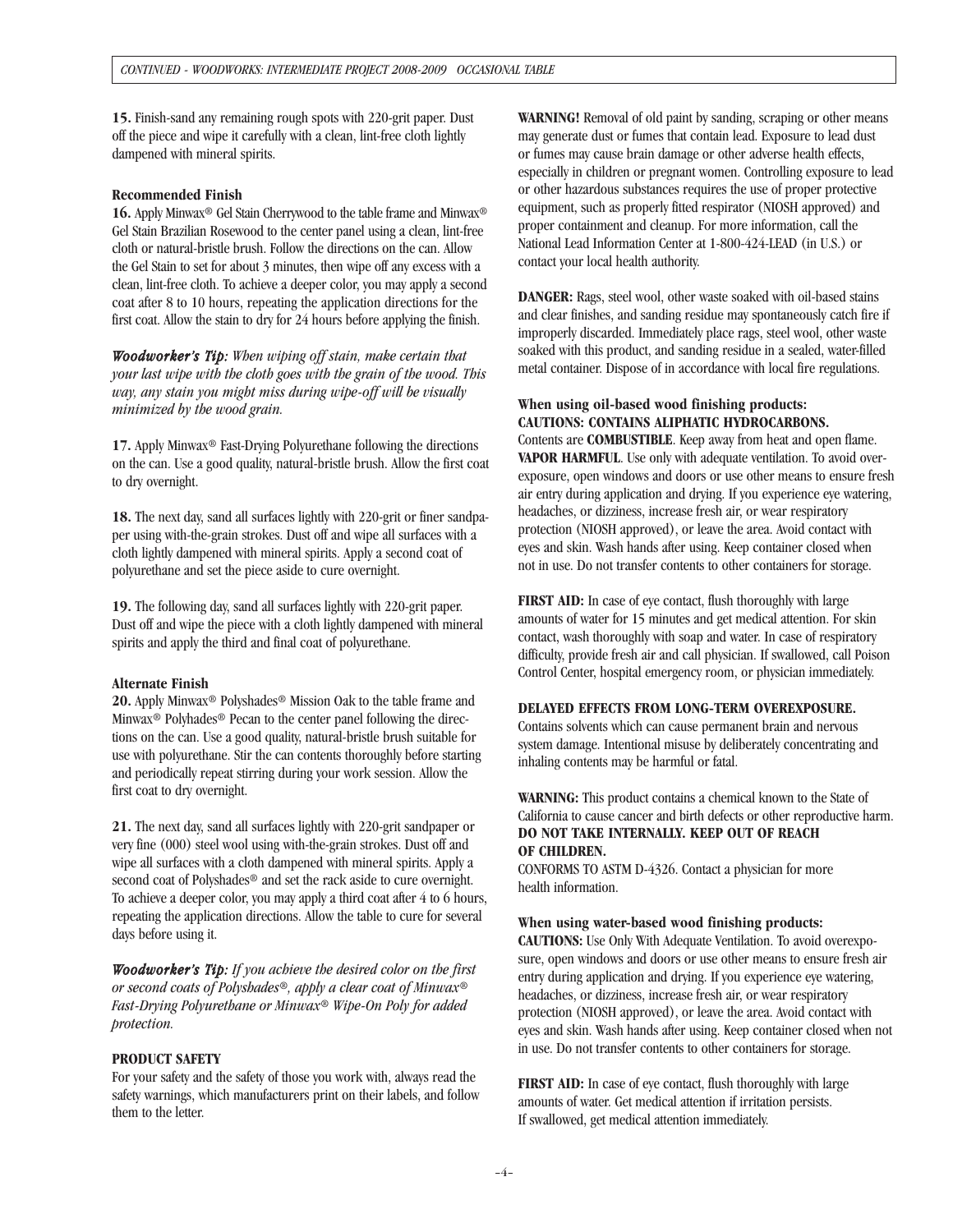**WARNING:** This product contains a chemical known to the State of California to cause cancer and birth defects or other reproductive harm. **DO NOT TAKE INTERNALLY. KEEP OUT OF REACH OF CHILDREN.** 

CONFORMS TO ASTM D-4326. Contact a physician for more health information.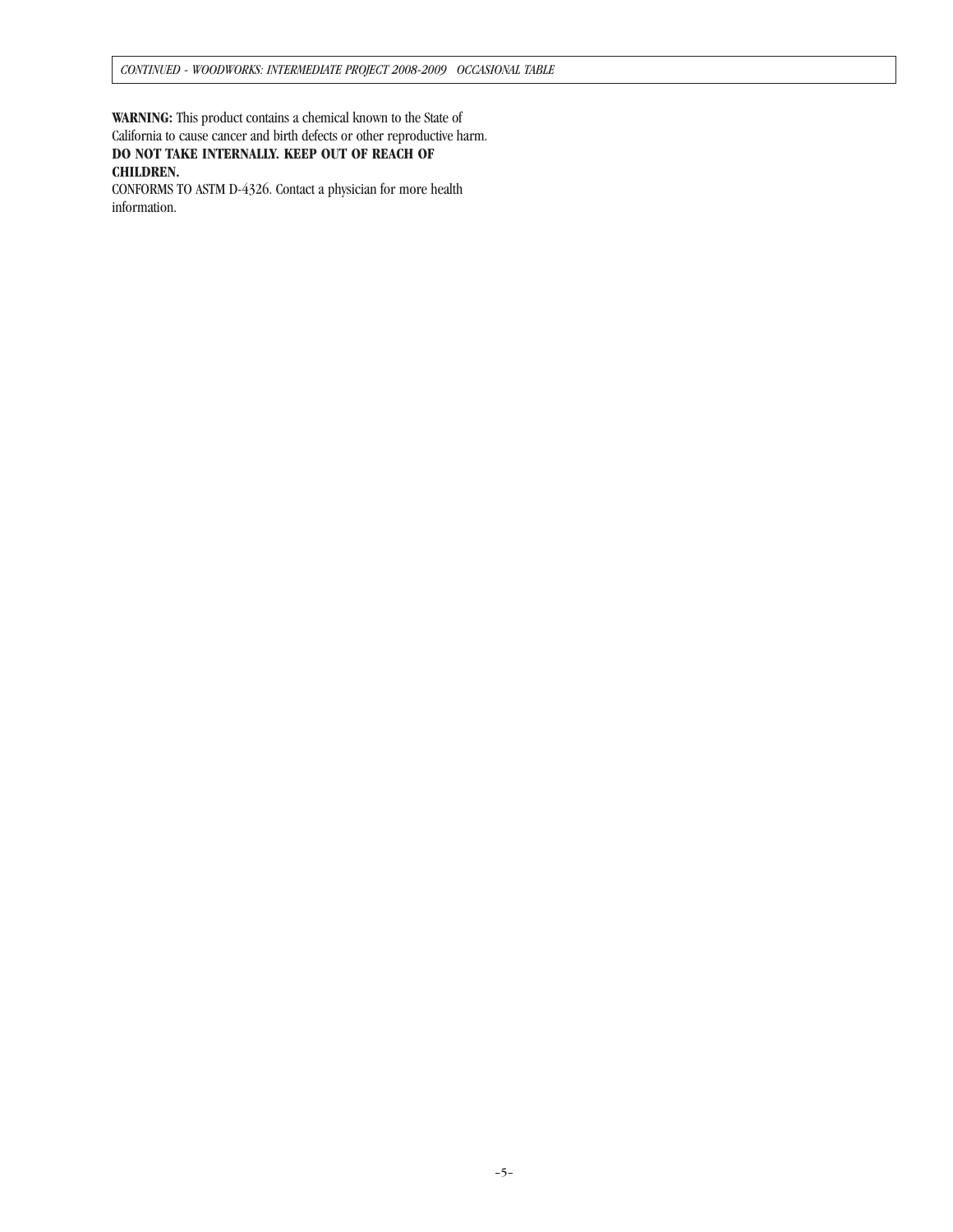## *FIG 1.*